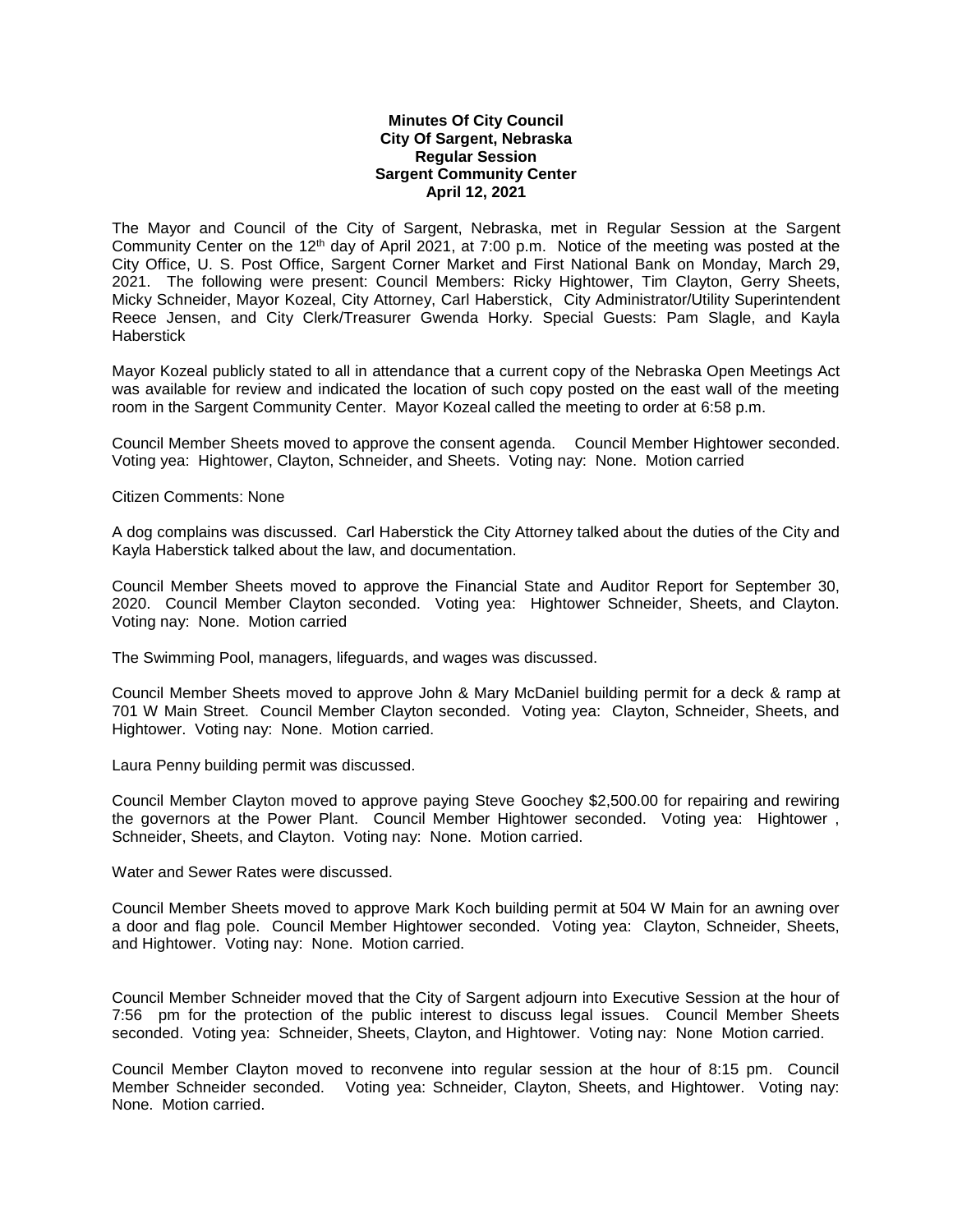## Supervisor Reports were given.

Motion made by Council Member Sheets and seconded by Council Member Hightower to adjourn the meeting. Voting yea: Hightower, Sheets, Schneider, and Clayton. Voting nay: None. Motion carried. Meeting adjourned at 8:26 P.M.

Mayor

\_\_\_\_\_\_\_\_\_\_\_\_\_\_\_\_\_\_\_\_\_\_\_\_\_\_\_\_\_\_\_\_

City Clerk

\_\_\_\_\_\_\_\_\_\_\_\_\_\_\_\_\_\_\_\_\_\_\_\_\_\_\_\_\_\_\_\_\_\_

## **Community Development**

| Check #   | Date      | Vendor                                         | Amount |
|-----------|-----------|------------------------------------------------|--------|
| 190       | 4/12/2021 | <b>Custer Economic Development Corporation</b> | 500.00 |
|           |           | Dues                                           |        |
| 191       | 4/12/2021 | Sargent Chamber of Commerce                    | 90.00  |
|           |           | Ad for Junkaton                                |        |
| Community |           |                                                |        |
| Center    |           |                                                |        |
| 1630      | 4/12/2021 | NE Safety & Fire Equipment Inc                 | 371.00 |
|           |           | <b>Building Inspection</b>                     |        |
| Municipal |           |                                                |        |
| 11280     | 4/12/2021 | Appeara                                        | 47.57  |
|           |           | <b>Supplies</b>                                |        |
| 11281     | 4/12/2021 | <b>Burwell Tribune</b>                         | 45.59  |
|           |           | Jesse Street drainage project                  |        |
| 11282     | 4/12/2021 | <b>Custer County Chief</b>                     | 73.50  |
|           |           | ad for pool help                               |        |
| 11283     | 4/12/2021 | <b>Grint Farm Supply</b>                       | 96.92  |
|           |           | Repairs to JD Mower                            |        |
| 11284     | 4/12/2021 | Louie's Body Shop                              | 140.70 |
|           |           | Vehicle maintenance                            |        |
| 11285     | 4/12/2021 | Loup Rivers Scenic Byway                       | 25.00  |
|           |           | Dues                                           |        |
| 11286     | 4/12/2021 | <b>NCTC</b>                                    | 343.03 |
|           |           | Phone                                          |        |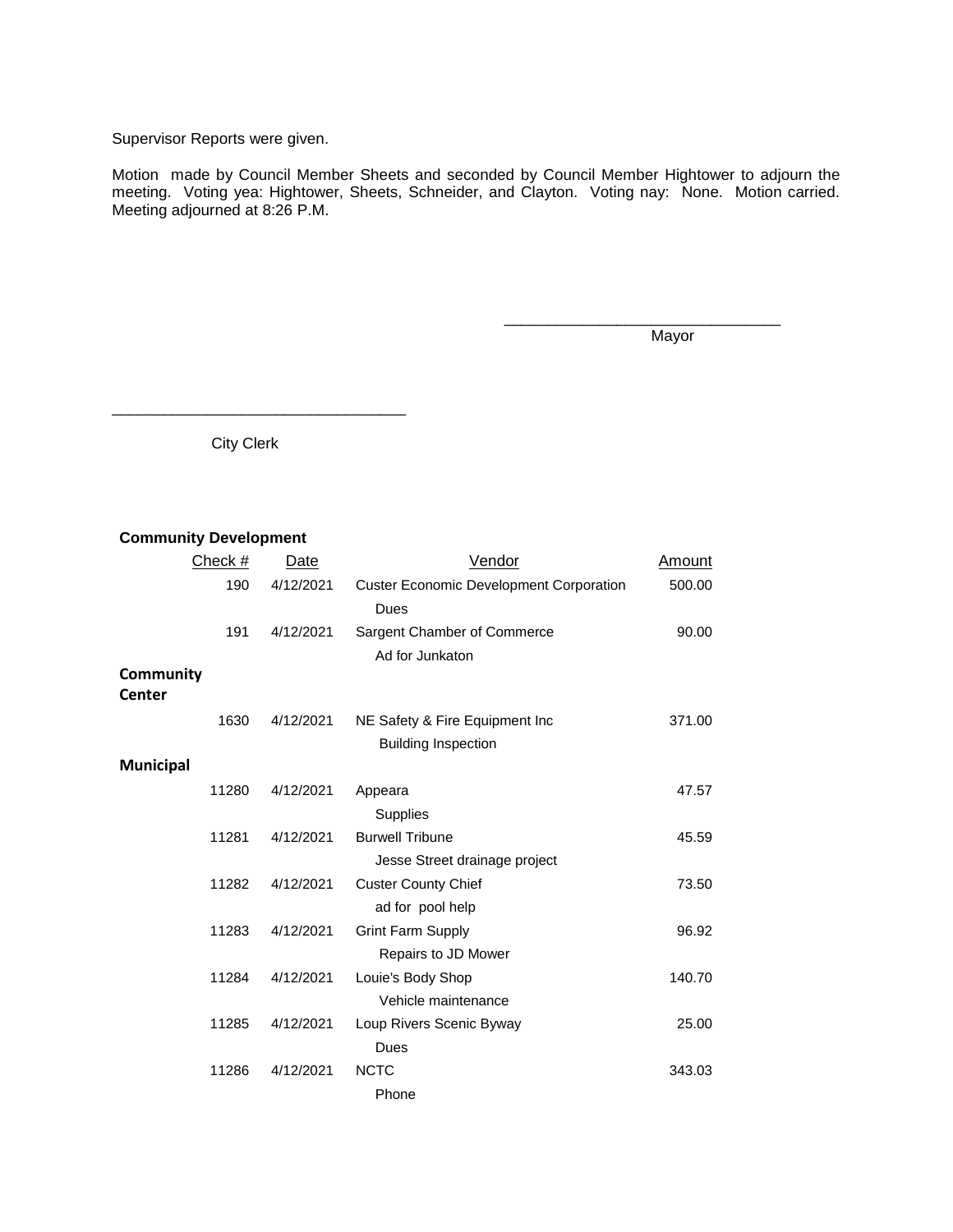| 11287 | 4/12/2021 | <b>POAN</b>                           | 15.00     |
|-------|-----------|---------------------------------------|-----------|
|       |           | Membership                            |           |
| 11288 | 4/12/2021 | Peterson Legal Services, P.C. L.L. O. | 963.41    |
|       |           | <b>Legal Services</b>                 |           |
| 11289 | 4/12/2021 | Schneider's Parts House               | 318.40    |
|       |           | <b>Supplies</b>                       |           |
| 11290 | 4/12/2021 | <b>Thoene Farm Service</b>            | 32.54     |
|       |           | Rhino mower repairs                   |           |
| 11291 | 4/12/2021 | Trotter Grain & Fertilizer-Sargent    | 323.55    |
|       |           | Maintenance to JD Mower               |           |
| 11292 | 4/12/2021 | Trotter's Whoa & Go<br>Fuel           | 441.60    |
| 11293 | 4/12/2021 | Verizon                               | 40.01     |
|       |           | <b>IT Equipment</b>                   |           |
| 11296 | 4/30/2021 | <b>Black Hills Energy</b>             | 292.65    |
|       |           | <b>Utilities</b>                      |           |
|       |           |                                       |           |
| 13264 | 3/31/2021 | <b>Custer Public Power District</b>   | 27,713.51 |
|       |           | <b>Purchase Power</b>                 |           |
| 13269 | 4/12/2021 | Appeara                               | 251.25    |
|       |           | Supplies                              |           |
| 13270 | 4/12/2021 | <b>Brock Beck</b>                     | 200.00    |
|       |           | Meter Deposit Refund                  |           |
| 13271 | 4/12/2021 | <b>Burwell Tribune</b>                | 144.74    |
|       |           | <b>Notices &amp; Minutes</b>          |           |
| 13272 | 4/12/2021 | Central Dairy Supply, Inc             | 433.50    |
|       |           | Chlorine                              |           |
| 13273 | 4/12/2021 | Central District Health Department    | 51.00     |
|       |           | Lab tests                             |           |
| 13274 | 4/12/2021 | Core & Main LP                        | 11,685.12 |
|       |           | <b>New Meter Readers</b>              |           |
| 13275 | 4/12/2021 | Dept of Energy                        | 4,150.57  |
|       |           | Purchase Light                        |           |
| 13276 | 4/12/2021 | <b>Grint Farm Supply</b>              | 42.39     |
|       |           | Shipping water sample & Supplies      |           |
| 13277 | 4/12/2021 | Iowa Pump Works                       | 9,222.36  |
|       |           | Lagoon lift station                   |           |
| 13279 | 4/12/2021 | Johnson Service Company               | 2,925.00  |
|       |           | Lift Pump at Lagoon                   |           |
| 13280 | 4/12/2021 | Mick Kozeal                           | 67.20     |
|       |           | Travel to Elba                        |           |
| 13281 | 4/12/2021 | Municipal Supply INC                  | 1,239.50  |
|       |           | Supplies                              |           |

**Utility**